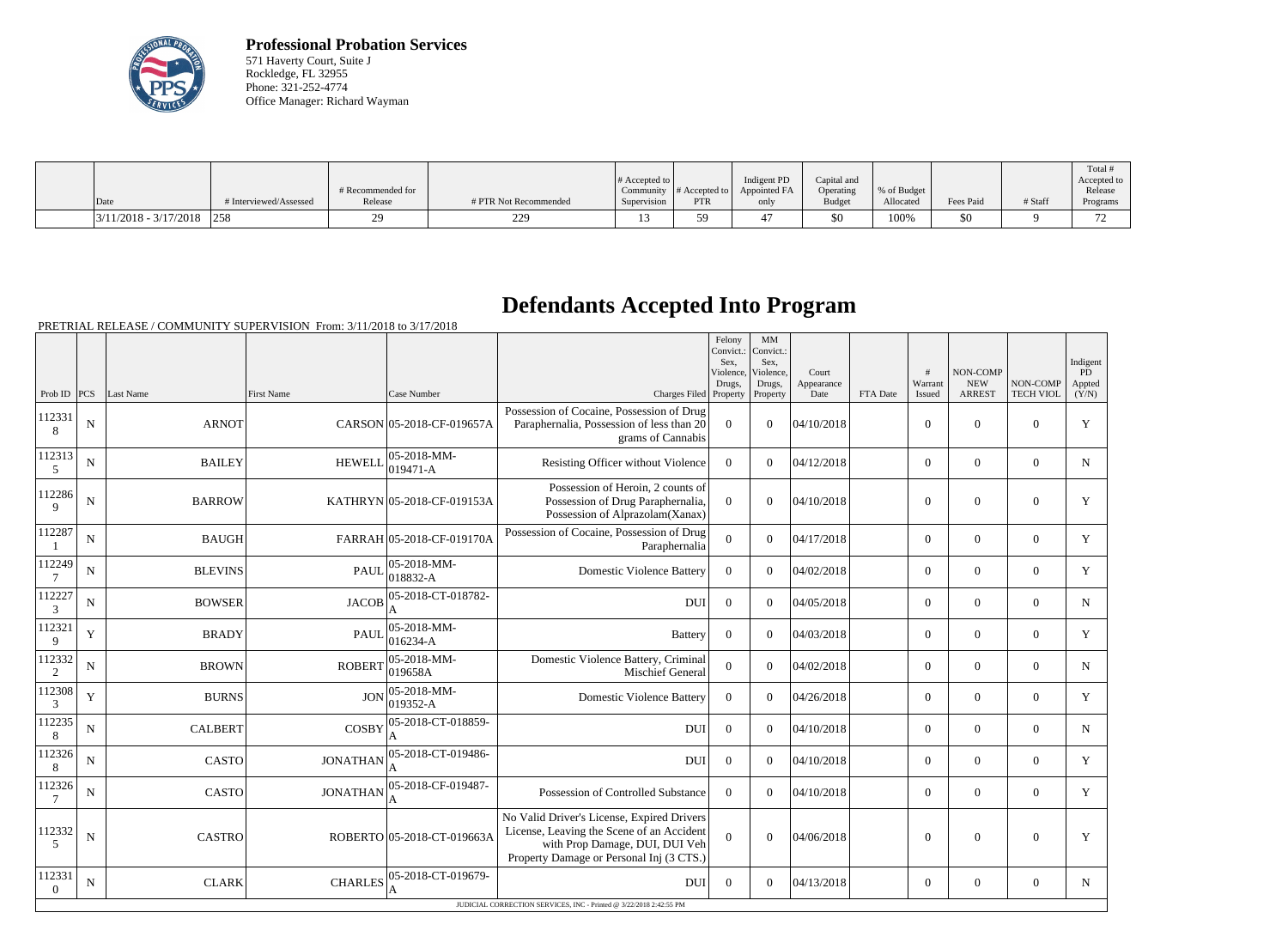## **Defendants Accepted Into Program**

|                          |             |                  |                   |                             |                                                                                                               | Felony<br>Convict.:<br>Sex. | MM<br>Convict.:<br>Sex,         |                             |          |                        |                                                |                              | Indigent                     |
|--------------------------|-------------|------------------|-------------------|-----------------------------|---------------------------------------------------------------------------------------------------------------|-----------------------------|---------------------------------|-----------------------------|----------|------------------------|------------------------------------------------|------------------------------|------------------------------|
| Prob ID $ PCS $          |             | Last Name        | <b>First Name</b> | Case Number                 | Charges Filed Property                                                                                        | Violence,<br>Drugs,         | Violence,<br>Drugs,<br>Property | Court<br>Appearance<br>Date | FTA Date | #<br>Warrant<br>Issued | <b>NON-COMP</b><br><b>NEW</b><br><b>ARREST</b> | NON-COMP<br><b>TECH VIOL</b> | <b>PD</b><br>Appted<br>(Y/N) |
| 112249<br>5              | ${\bf N}$   | <b>CONLEY</b>    | <b>STEPHANIE</b>  | 05-2018-MM-<br>018799-A     | <b>Domestic Violence Battery</b>                                                                              | $\overline{0}$              | $\overline{0}$                  | 04/04/2018                  |          | $\overline{0}$         | $\overline{0}$                                 | $\overline{0}$               | $\mathbf Y$                  |
| 112327<br>3              | $\mathbf Y$ | <b>DADI</b>      |                   | LEURETTE 05-2018-CF-019542A | Burglary Of A Conveyance, Grand Theft                                                                         | $\Omega$                    | $\theta$                        | 04/10/2018                  |          | $\overline{0}$         | $\overline{0}$                                 | $\overline{0}$               | Y                            |
| 112249<br>8              | $\mathbf N$ | <b>DALLAS</b>    | <b>RICHARD</b>    | 05-2018-CF-018864-          | POSSESS OF CONTROLLED<br>SUBSTANCE W OUT PRESCRIPTION                                                         | $\overline{0}$              | $\boldsymbol{0}$                | 04/17/2018                  |          | $\overline{0}$         | $\overline{0}$                                 | $\overline{0}$               | Y                            |
| 112283<br>5              | $\mathbf N$ | <b>DENTON</b>    | <b>BRENDA</b>     | 05-2018-MM-<br>$019146 - A$ | <b>Domestic Violence Battery</b>                                                                              | $\overline{0}$              | $\Omega$                        | 04/10/2018                  |          | $\overline{0}$         | $\overline{0}$                                 | $\overline{0}$               | N                            |
| 112268<br>3              | $\mathbf N$ | <b>EFFERS</b>    | <b>GARRETT</b>    | 05-2018-MM-<br>018984-A     | <b>Domestic Violence Battery</b>                                                                              | $\overline{0}$              | $\Omega$                        | 04/26/2018                  |          | $\overline{0}$         | $\Omega$                                       | $\overline{0}$               | Y                            |
| 112235<br>9              | $\mathbf N$ | <b>FAIOLA</b>    | <b>COREY</b>      | 05-2018-CT-018880-          | <b>DUI</b>                                                                                                    | $\overline{0}$              | $\Omega$                        | 04/18/2018                  |          | $\overline{0}$         | $\overline{0}$                                 | $\overline{0}$               | $\mathbf N$                  |
| 112327<br>5              | $\mathbf Y$ | <b>FRANKLIN</b>  |                   | TAKISHA 05-2018-CF-019544A  | Burglary of a Conveyance, Grand Theft                                                                         | $\overline{0}$              | $\overline{0}$                  | 04/10/2018                  |          | $\overline{0}$         | $\overline{0}$                                 | $\overline{0}$               | Y                            |
| 112307                   | ${\bf N}$   | <b>GARFIELD</b>  | <b>BRYAN</b>      | 05-2018-MM-<br>019348-A     | <b>Domestic Violence Battery</b>                                                                              | $\overline{0}$              | $\Omega$                        | 04/05/2018                  |          | $\overline{0}$         | $\overline{0}$                                 | $\overline{0}$               | Y                            |
| 112329<br>2              | $\mathbf N$ | <b>GREEN</b>     | <b>JENNIFER</b>   | 05-2018-CT-019664-          | DUI with BAL .15 or above (1st<br>Conviction)                                                                 | $\theta$                    | $\theta$                        | 04/23/2018                  |          | $\overline{0}$         | $\Omega$                                       | $\overline{0}$               | $\mathbf N$                  |
| 112326<br>9              | ${\bf N}$   | <b>GUINYARD</b>  | <b>DEANNA</b>     | 05-2018-MM-<br>019474-A     | <b>Domestic Violence Battery</b>                                                                              | $\Omega$                    | $\theta$                        | 04/02/2018                  |          | $\overline{0}$         | $\overline{0}$                                 | $\overline{0}$               | Y                            |
| 112283<br>8              | $\mathbf N$ | <b>HALLETT</b>   | <b>TRICIA</b>     | 05-2018-MM-<br>019187A      | Domestic Violence Battery, Resisting<br>Officer without Violence                                              | $\theta$                    | $\boldsymbol{0}$                | 04/10/2018                  |          | $\overline{0}$         | $\overline{0}$                                 | $\overline{0}$               | Y                            |
| 112288                   | $\mathbf N$ | <b>HARRIS</b>    | <b>KEIDRA</b>     | 05-2018-MM-<br>019191-A     | <b>Domestic Violence Battery</b>                                                                              | $\Omega$                    | $\Omega$                        | 04/05/2018                  |          | $\overline{0}$         | $\overline{0}$                                 | $\overline{0}$               | Y                            |
| 112308<br>9              | $\mathbf N$ | <b>HART</b>      | <b>KATHERINE</b>  | 05-2018-MM-<br>019329-A     | <b>Domestic Violence Battery</b>                                                                              | $\overline{0}$              | $\theta$                        | 04/05/2018                  |          | $\overline{0}$         | $\overline{0}$                                 | $\overline{0}$               | Y                            |
| 112284<br>6              | $\mathbf Y$ | <b>HAYDA</b>     |                   | DUSTYN 05-2018-CF-019195A   | POSSESS CONTROL SUB W/O<br>PRESCRIPTION (2 CTS.), POSS DRUG<br>PARAPHERNALIA (2 CTS.)                         | $\overline{0}$              | $\overline{0}$                  | 04/05/2018                  |          | $\overline{0}$         | $\boldsymbol{0}$                               | $\overline{0}$               | Y                            |
| 112332<br>$\overline{0}$ | ${\bf N}$   | <b>HAYES</b>     | <b>KENNETH</b>    | 05-2018-CT-019684-          | DUI                                                                                                           | $\overline{0}$              | $\overline{0}$                  | 04/13/2018                  |          | $\overline{0}$         | $\overline{0}$                                 | $\overline{0}$               | $\mathbf N$                  |
| 112287<br>$\overline{4}$ | ${\bf N}$   | <b>JOHNSON</b>   | <b>HEATHER</b>    | 05-2018-MM-<br>019148-A     | <b>Domestic Violence Battery</b>                                                                              | $\overline{0}$              | $\overline{0}$                  | 04/10/2018                  |          | $\overline{0}$         | $\boldsymbol{0}$                               | $\overline{0}$               | Y                            |
| 112332<br>3              | ${\bf N}$   | <b>JONES</b>     | <b>LEVYON</b>     | 05-2018-CT-019661-          | <b>DUI</b>                                                                                                    | $\mathbf{0}$                | $\boldsymbol{0}$                | 04/02/2018                  |          | $\overline{0}$         | $\overline{0}$                                 | $\overline{0}$               | N                            |
| 112266<br>$\overline{4}$ | ${\bf N}$   | <b>KANNELL</b>   | <b>HERBERT</b>    | 05-2017-MM-<br>026793-A     | FTA REF: POSS OF LESS THAN 20<br><b>GRAMS OF CANNABIS</b>                                                     | $\overline{0}$              | $\overline{0}$                  | 04/19/2018                  |          | $\overline{0}$         | $\boldsymbol{0}$                               | $\overline{0}$               | Y                            |
| 112268<br>5              | $\mathbf Y$ | <b>KIGHT</b>     | <b>JOSEPH</b>     | 05-2018-MM-<br>019004A      | Possession of Drug Paraphernalia,<br>Possession of less than 20 grams of<br>Cannabis, No Vehicle Registration | $\overline{0}$              | $\boldsymbol{0}$                | 04/04/2018                  |          | $\boldsymbol{0}$       | $\overline{0}$                                 | $\overline{0}$               | Y                            |
| 112228<br>$\overline{4}$ | ${\bf N}$   | <b>KNOBLAUCH</b> | <b>LARRY</b>      | 05-2018-CT-018768-          | <b>DUI</b>                                                                                                    | $\overline{0}$              | $\boldsymbol{0}$                | 04/09/2018                  |          | $\overline{0}$         | $\overline{0}$                                 | $\overline{0}$               | $\mathbf N$                  |
| 112321                   | ${\bf N}$   | <b>LEWIS</b>     | <b>BRITTANY</b>   | 05-2018-MM-<br>016813-A     | <b>Criminal Mischief General</b>                                                                              | $\overline{0}$              | $\boldsymbol{0}$                | 04/09/2018                  |          | $\overline{0}$         | $\overline{0}$                                 | $\overline{0}$               | Y                            |
| 112325<br>9              | ${\bf N}$   | <b>MABBITT</b>   | <b>STEPHEN</b>    | 05-2018-CT-019488-          | DUI with BAL .15 or above (1st<br>Conviction)                                                                 | $\boldsymbol{0}$            | $\overline{0}$                  | 04/10/2018                  |          | $\overline{0}$         | $\mathbf{0}$                                   | $\boldsymbol{0}$             | N                            |
|                          |             |                  |                   |                             | JUDICIAL CORRECTION SERVICES, INC - Printed @ 3/22/2018 2:42:55 PM                                            |                             |                                 |                             |          |                        |                                                |                              |                              |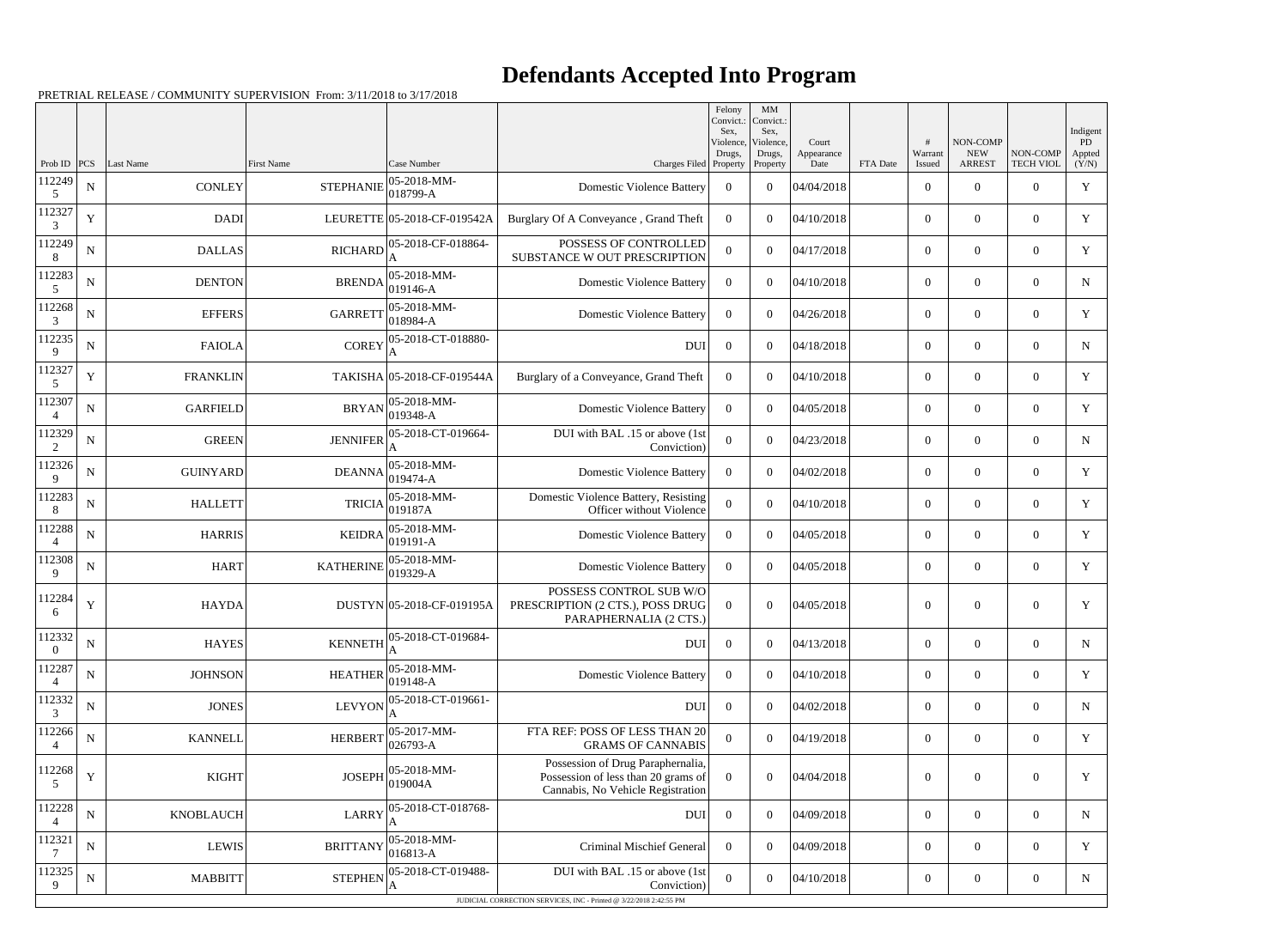## **Defendants Accepted Into Program**

|                            |                   |                               |                                    |                                                                                    |                                                                                                                                                      | Felony<br>Convict.:<br>Sex. | MM<br>Convict.:<br>Sex,    |                     |          |                            |                                 |                                    | Indigent             |
|----------------------------|-------------------|-------------------------------|------------------------------------|------------------------------------------------------------------------------------|------------------------------------------------------------------------------------------------------------------------------------------------------|-----------------------------|----------------------------|---------------------|----------|----------------------------|---------------------------------|------------------------------------|----------------------|
|                            |                   |                               |                                    |                                                                                    |                                                                                                                                                      | Violence,<br>Drugs,         | Violence,<br>Drugs,        | Court<br>Appearance |          | #<br>Warrant               | NON-COMP<br><b>NEW</b>          | NON-COMP                           | PD<br>Appted         |
| Prob ID<br>112285          | PCS <br>${\bf N}$ | Last Name<br><b>MACKENZIE</b> | <b>First Name</b><br><b>JOSHUA</b> | Case Number<br>05-2018-MM-                                                         | Charges Filed Property<br><b>Domestic Violence Battery</b>                                                                                           | $\overline{0}$              | Property<br>$\overline{0}$ | Date<br>04/10/2018  | FTA Date | Issued<br>$\boldsymbol{0}$ | <b>ARREST</b><br>$\overline{0}$ | <b>TECH VIOL</b><br>$\overline{0}$ | (Y/N)<br>$\mathbf Y$ |
| 2<br>112288                | $\mathbf N$       | <b>MAIETTA</b>                | <b>CANDICE</b>                     | 019149-A<br>05-2018-MM-                                                            | <b>Domestic Violence Battery</b>                                                                                                                     | $\Omega$                    | $\overline{0}$             | 04/10/2018          |          | $\overline{0}$             | $\overline{0}$                  | $\overline{0}$                     | ${\bf N}$            |
| 5<br>112268<br>$\mathbf Q$ | ${\bf N}$         | <b>MAISANO</b>                | <b>MICHAEL</b>                     | $019156 - A$<br>05-2018-MM-<br>019010A                                             | Poss Drug w/o Valid RX, VOMO:<br>TRESPASS CITY PARK FACILITY<br><b>AFTER HOURS</b>                                                                   | $\Omega$                    | $\Omega$                   | 04/04/2018          |          | $\overline{0}$             | $\overline{0}$                  | $\overline{0}$                     | Y                    |
| 112231<br>6                | $\mathbf N$       | <b>MCNEELY</b>                | <b>LAWRENCE</b>                    | 05-2018-CT-018917-                                                                 | <b>DUI</b>                                                                                                                                           | $\overline{0}$              | $\theta$                   | 04/11/2018          |          | $\overline{0}$             | $\overline{0}$                  | $\overline{0}$                     | $\mathbf N$          |
| 112288                     | ${\bf N}$         | <b>MELCHER</b>                |                                    | CAITLYN 05-2018-CF-019229A                                                         | DUI, Possession of less than 20 grams of<br>Cannabis, Possession of Drug<br>Paraphernalia, Tampering with or<br><b>Fabricating Physical Evidence</b> | $\Omega$                    | $\Omega$                   | 04/05/2018          |          | $\Omega$                   | $\overline{0}$                  | $\Omega$                           | N                    |
| 112249<br>6                | $\mathbf N$       | <b>MODEEN</b>                 |                                    | SHAUNA 05-2018-CF-018812A                                                          | POSSESS OF CONTROLLED<br>SUBSTANCE W OUT PRESCRIPTION.<br>Possession of Drug Paraphernalia,<br>Resisting Officer without Violence                    | $\Omega$                    | $\Omega$                   | 04/05/2018          |          | $\Omega$                   | $\theta$                        | $\Omega$                           | Y                    |
| 112287<br>9                | ${\bf N}$         | <b>MONFETTE</b>               | $NICHOLAS$ 019179-A                | $05 - 2018 - MM -$                                                                 | Petit Theft                                                                                                                                          | $\Omega$                    | $\theta$                   | 04/09/2018          |          | $\overline{0}$             | $\overline{0}$                  | $\overline{0}$                     | $\mathbf Y$          |
| 112331<br>9                | ${\bf N}$         | <b>MOORE</b>                  |                                    | JONATHAN 05-2018-CF-019651A                                                        | Possession of Controlled Substance,<br>POSSESS OF CONTROLLED<br>SUBSTANCE W/O PRESCRIPTION                                                           | $\theta$                    | $\Omega$                   | 04/17/2018          |          | $\overline{0}$             | $\theta$                        | $\theta$                           | Y                    |
| 112263<br>9                | $\mathbf Y$       | <b>MUNTAN</b>                 | <b>SAMANTHA</b>                    | 05-2018-CF-019006-                                                                 | METHAMPHETAMINE POSSESS<br><b>W/INTENT TO PURCHASE</b>                                                                                               | $\overline{0}$              | $\overline{0}$             | 04/17/2018          |          | $\overline{0}$             | $\overline{0}$                  | $\overline{0}$                     | $\mathbf N$          |
| 112269<br>2                | Y                 | <b>NEWSOME</b>                |                                    | WENDY 05-2018-CF-018987A                                                           | Grand Theft, Traffic Stolen Property, False<br>Verification Ownership to Pawnbroker                                                                  | $\theta$                    | $\Omega$                   | 04/17/2018          |          | $\overline{0}$             | $\overline{0}$                  | $\overline{0}$                     | Y                    |
| 112309<br>3                | $\mathbf N$       | <b>NICOLETTI</b>              |                                    |                                                                                    | DUI, Resisting Officer without Violence,<br>KERRI 05-2018-CF-019331A FLEEING OR ATTEMPTING TO ELUDE<br>W/O LIGHTS SIREN                              | $\theta$                    | $\overline{0}$             | 04/10/2018          |          | $\overline{0}$             | $\overline{0}$                  | $\overline{0}$                     | $\mathbf N$          |
| 112324<br>8                | ${\bf N}$         | <b>OLSZEWSKI</b>              |                                    | $ 05-2018-MM-$<br>$\text{TESIA} \begin{vmatrix} 0 & 0 \\ 0 & 19490A \end{vmatrix}$ | Domestic Violence Battery, Resisting<br>Officer without Violence                                                                                     | $\boldsymbol{0}$            | $\overline{0}$             | 04/02/2018          |          | $\overline{0}$             | $\overline{0}$                  | $\overline{0}$                     | Y                    |
| 112330<br>3                | $\mathbf N$       | <b>ORTIZ</b>                  | <b>ANTHONY</b>                     | 05-2018-CT-019665-                                                                 | <b>DUI</b>                                                                                                                                           | $\overline{0}$              | $\boldsymbol{0}$           | 04/04/2018          |          | $\overline{0}$             | $\overline{0}$                  | $\boldsymbol{0}$                   | $\mathbf N$          |
| 112269<br>5                | $\mathbf Y$       | <b>PAGAN</b>                  |                                    | WILLIAM 05-2018-CF-018991A                                                         | Domestic Violence Battery, Possession of<br>Cocaine, Tampering With Witness                                                                          | $\overline{0}$              | $\boldsymbol{0}$           | 04/05/2018          |          | $\boldsymbol{0}$           | $\overline{0}$                  | $\overline{0}$                     | Y                    |
| 112249<br>2                | Y                 | <b>PISCATELLI</b>             | <b>CHRISTOPHER</b>                 | 05-2018-CT-018840-                                                                 | <b>DUI</b>                                                                                                                                           | $\overline{0}$              | $\overline{0}$             | 04/10/2018          |          | $\overline{0}$             | $\overline{0}$                  | $\boldsymbol{0}$                   | N                    |
| 112285<br>8                | Y                 | <b>POWELL</b>                 | <b>MAXIMILIAN</b>                  | 05-2018-CF-019199-                                                                 | RECKLESS DRIVING CAUSING<br>SERIOUS BODILY INJURY                                                                                                    | $\overline{0}$              | $\overline{0}$             | 04/05/2018          |          | $\overline{0}$             | $\overline{0}$                  | $\overline{0}$                     | $\mathbf N$          |
| 112332                     | $\mathbf N$       | QUINN                         |                                    | KEVIN 05-2018-CF-019659A                                                           | POSSESS OF CONTROLLED<br>SUBSTANCE W/O PRESCRIPTION,<br>Possession of Cocaine, Possession of Drug<br>Paraphernalia                                   | $\theta$                    | $\boldsymbol{0}$           | 04/17/2018          |          | $\overline{0}$             | $\mathbf{0}$                    | $\boldsymbol{0}$                   | Y                    |
| 112334<br>3                | ${\bf N}$         | <b>RADDAN</b>                 | <b>MAHMOUD</b>                     | 05-2018-MM-<br>019680A                                                             | Petit Theft, POSSESSION OF 1 OR<br>MORE DRIVERS LICENSE                                                                                              | $\boldsymbol{0}$            | $\boldsymbol{0}$           | 04/16/2018          |          | $\overline{0}$             | $\overline{0}$                  | $\overline{0}$                     | $\mathbf N$          |
| 112316<br>8                | $\mathbf N$       | <b>RANDALL</b>                | <b>ROBERT</b>                      | 05-2018-MM-<br>019554A                                                             | Disorderly Intoxication, Resisting Officer<br>without Violence                                                                                       | $\overline{0}$              | $\overline{0}$             | 04/16/2018          |          | $\overline{0}$             | $\overline{0}$                  | $\boldsymbol{0}$                   | $\mathbf N$          |
|                            |                   |                               |                                    |                                                                                    | JUDICIAL CORRECTION SERVICES, INC - Printed @ 3/22/2018 2:42:55 PM                                                                                   |                             |                            |                     |          |                            |                                 |                                    |                      |